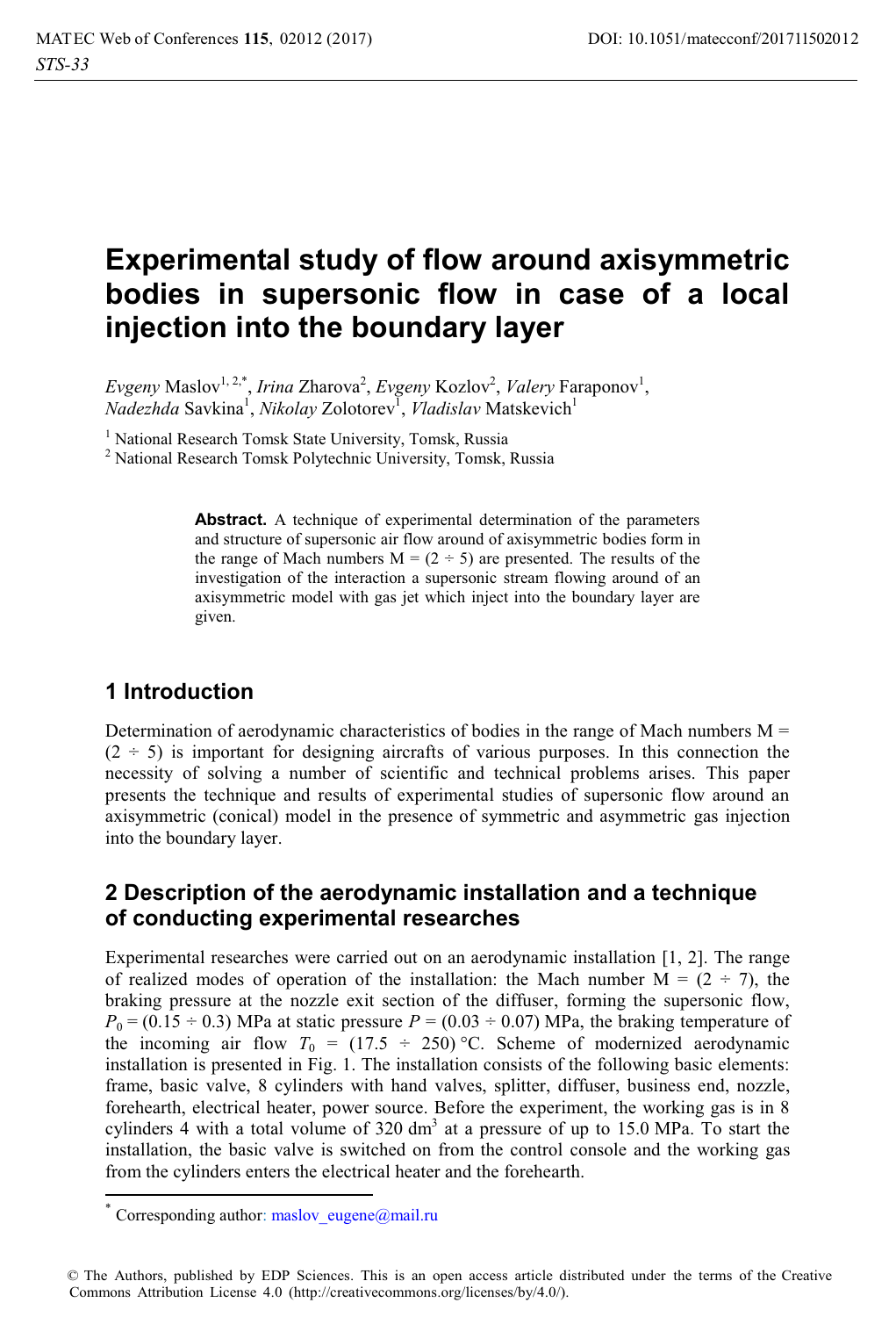

**Fig. 1.** Scheme of a model aerodynamic installation:  $1 - \text{air supply}$ ;  $2 - \text{frame}$ ;  $3 - \text{the basic valve}$ ;  $4 - \text{ime}$ cylinders with compressed air;  $5 -$  hand valves;  $6 -$  the control panel;  $7 -$  splitter;  $8 -$  diffuser;  $9$ working part; 10 – profiled nozzles; 11 – forehearth; 12 – electric heater; 13 – power supply 20 kW; 14 – control valve.

To measure the direct stresses (pressures) on the surface of the test body, holes (diameter 0.25 mm) are made. Drainage holes on the surface of the model were connected to a micromanometer using air-ducts. Each hole in the complex with the air-duct is a receiver (drainage receiver) of static pressure on the surface of the streamlined model. The peculiarity of drainage tests is that defining to their results only that component of the total aerodynamic force, which that is caused by pressure. The frictional forces in this case cannot be measured. The run duration of the aerodynamic installation is  $(1.0 \div 3.0)$  s. The preheating of the working gas is realized with using a pebble heater. To create a supersonic flow was used axisymmetric profiled nozzles. The installation is provided with registration system of pressure, of temperature, with a system of visualization and with threecomponent aerodynamic (tensometric) balance. The model aerodynamic unit is equipped with equipment for visualization the processes of gas flow of the studied bodies by the Tepler method with a parallel beam of rays. In Fig. 2 the photography and scheme of the shadow device are given.



**Fig. 2.** Photo and diagram of the shadow device: 1 – point light source; 2, 4 – telescope "Tal-100SR"; 3 – working part; 5 – Foucault knife; 6 – video recorder (DVR).

With the help of the Foucault knife, the intensity of the light flux is regulated. The beam enters the lens of the DVR 6, where you can see the image of the body being examined. As a DVR, the high-speed video camera "Phantom v711" is used. The use of a high-speed video camera makes it possible to examine in more detail the picture of the flow around the model by gas, and also allows to correlate the obtained video frames with the readings of sensors, since the initiation of video shooting. The start of the measuring system and the opening of the electromagnetic air valve takes place at a time from one source of the signal.

### **3 Results of experimental studies**

Cone models (Fig. 3) (axial symmetry) with the channels for measuring the pressure on the surface were under tests. Half-angle is 15<sup>°</sup>. Drainage holes of the cannels were made in the fixed points of the surface in vertical plane. Shadow method jointly with high-speed videotaping were used during performing-drain and weight tests.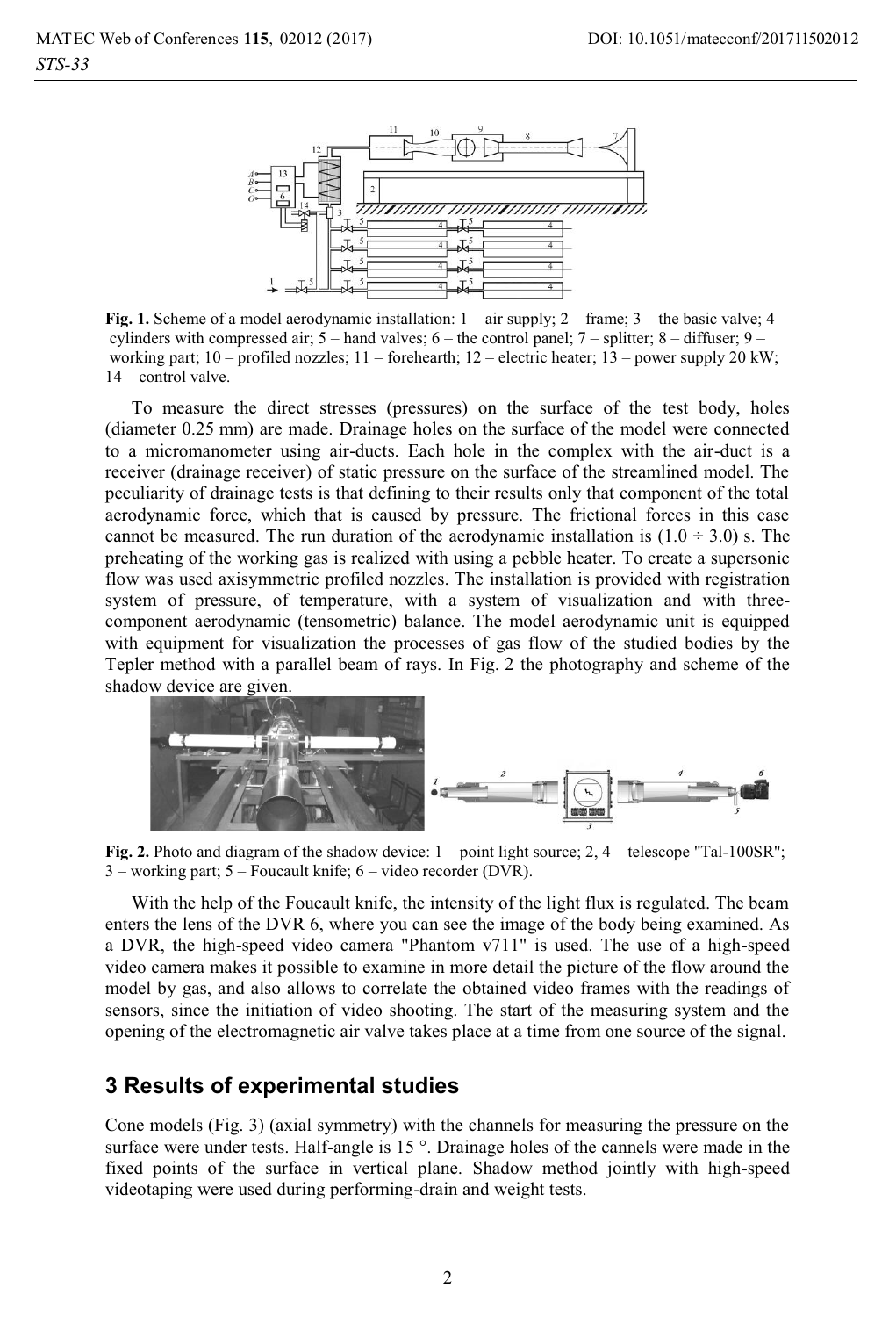

**Fig. 3.** Scheme (a) and general view (b) of cone model.

Airflow data and force to have an effect on profiling surface by the stream were measured to calculate the model drag coefficient. The results of processing of experimental data of model weight tests for every Mach number are listed in the table 1. The comparison of obtained drag coefficient values with the values [3, 4] are presented in Fig.4.

| Mach number     | $C_x$                      | $\overline{C}_x$              | $\Delta C_x$  | $\delta$ , % |
|-----------------|----------------------------|-------------------------------|---------------|--------------|
| $\overline{2}$  | 0.4651<br>0.4750<br>0.4637 | $0.4680 \pm 0.0036$           | 0.0153        | 3.27         |
| 3               | 0.326<br>0.325<br>0.322    | $0.3244 \pm 0.0014$           | 0.0060        | 1.85         |
| $\overline{4}$  | 0.2833<br>0.2823<br>0.2833 | $0.2830 \pm 0.0003$           | 0.0014        | 0.51         |
| 5               | 0.1877<br>0.1748<br>0.1798 | $0.1808 \pm 0.0038$           | 0.0161        | 8.93         |
| $C_{x}$<br>0.50 |                            |                               |               |              |
| $0.40 -$        |                            |                               |               |              |
| 0.30            |                            |                               |               |              |
| 0.20            |                            |                               |               |              |
| 0.10<br>2 0     | 3'0                        | $\overline{4}$ $\overline{0}$ | $5^{\circ}$ M |              |

**Table 1.** The results of processing of experimental data.

**Fig. 4.** Coefficient of the drag force for a cone:  $\blacksquare$  – results of the experiments;  $\blacklozenge$  – data [3];  $\blacktriangle$  – data [4].

Comparison of the results obtained with the findings of other authors showed their satisfactory agreement. In the range of the Mach numbers  $M = (2 \div 4)$  the maximum difference between the data of the authors [3] is  $\sim$  8 %, between the data of the authors [4] is  $\sim$  15 %. One of frames of high-speed videotape of supersonic air flow around cone  $(M = 3)$  with the organization of a local gas injection into boundary layer through two holes